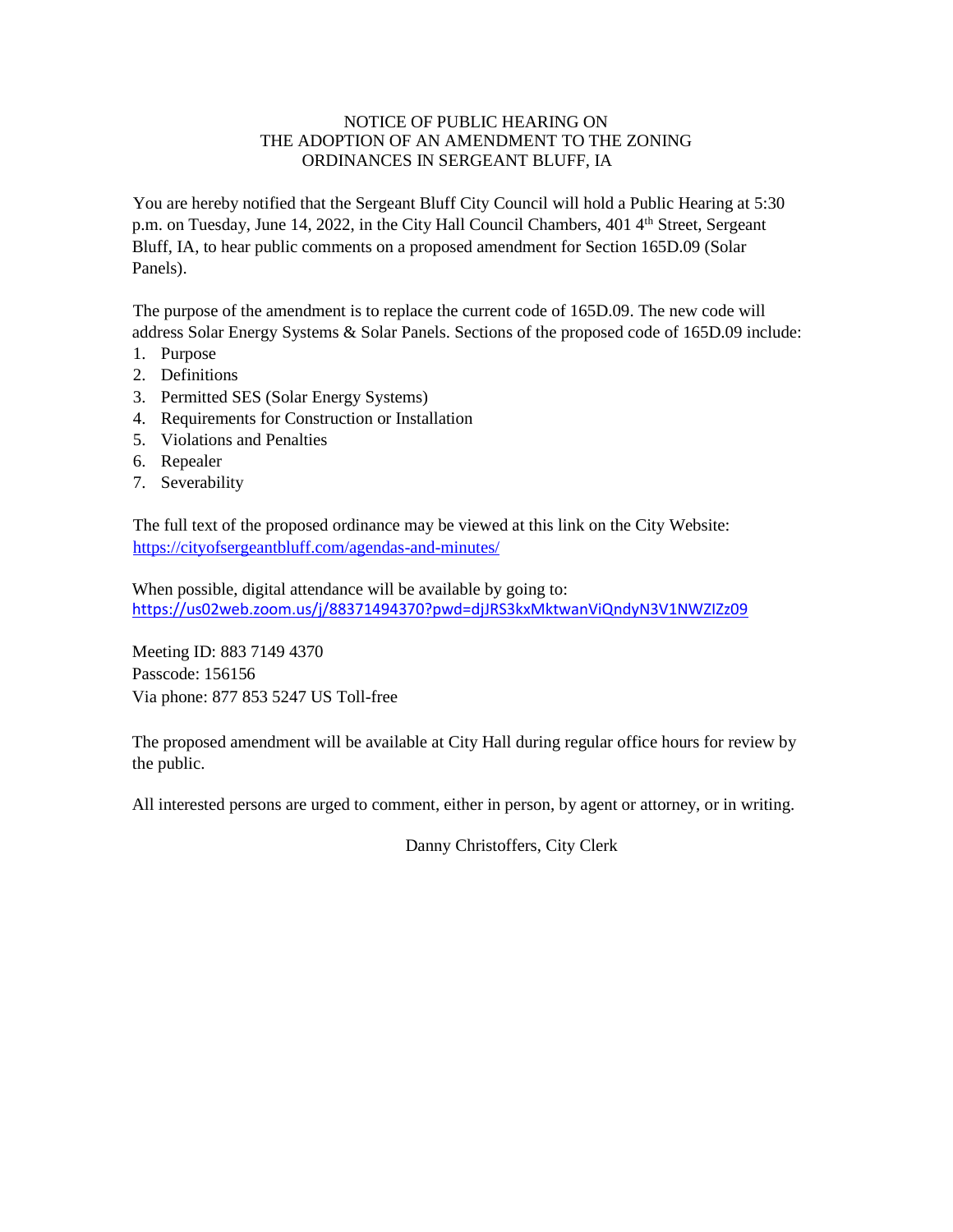#### **ORDINANCE NO. 725**

# **AN ORDINANCE AMENDING THE REGULATIONS FOR SOLAR ENERGY SYSTEMS AND SOLAR PANELS IN THE ZONING CODE OF THE CITY OF SERGEANT BLUFF WOODBURY COUNTY, IOWA**

WHEREAS, the Planning and Zoning Commission of the City of Sergeant Bluff has recommended approval of the application to amend the zoning ordinance; and

WHEREAS, following notice published pursuant to Iowa Code Sections 362.3 and 414.4, a public hearing was held during the Planning & Zoning meeting on the 4th day of January 2022, at which parties in interest and citizens had an opportunity to be heard on the proposed change;

WHEREAS, following notice published pursuant to Iowa Code Sections 362.3 and 414.4, a public hearing was conducted at the City Council's regular meeting on the June 14, 2022 at which parties in interest and citizens had an opportunity to be heard on the proposed change; and

WHEREAS, the City Council has determined it is in the City's best interest to approve the proposed changes in the Zoning Code applicable to solar energy systems and solar panels.

BE IT ORDAINED by the City Council of the City of Sergeant Bluff, Iowa, that:

**SECTION 1. SECTION MODIFIED**. Section 165D.09 of the Code of Ordinances of the City of Sergeant Bluff, Iowa, is repealed and the following adopted in lieu thereof:

### **165D.09 SOLAR ENERGY SYSTEMS/SOLAR PANELS**

- 1. Purpose. The purpose of the regulations of this Section is to balance the need for clean, renewable energy sources with the need to protect the public health, safety, and welfare. The regulations of this Section are found to be necessary to ensure that solar energy conversion systems are appropriately designed, sited, and installed in the corporate limits of the City.
- 2. Definitions. For the purpose of this Section, the following definitions shall apply unless the context clearly indicates or requires a different meaning.
	- A. "Solar Energy System (SES)" means an aggregation of parts including the base, supporting structure, photovoltaic or solar thermal panels, inverters, and accessory equipment such as utility interconnection and battery banks, in such configurations as necessary to convert radiant energy from the sun into mechanical or electrical energy.
	- B. "Large Solar Energy System (LSES)" means a solar energy system that has a nameplate rated capacity of over twenty-five (25) kilowatts in electrical energy for non-single-family residential uses and which is incidental and subordinate to a principal use on the same parcel. A system is considered an LSES only if it supplies electrical power or thermal energy solely for use by the owner on the site, except that when a parcel on which the system is installed also receives electrical power supplied by a utility company in accordance with Section 199, Chapter 15.11(5) of the Iowa Administrative Code, as amended from time to time.
	- C. "Small Solar Energy System (SSES)" means a solar energy system that has a nameplate rated capacity of up to fifteen kilowatts in electrical energy or fifty kBtu of thermal energy for residential uses and that is incidental and subordinate to a principal use on the same parcel. A system is considered an SSES only if it supplies electrical power or thermal energy solely for use by the owner on the site, except that when a parcel on which the system is installed also receives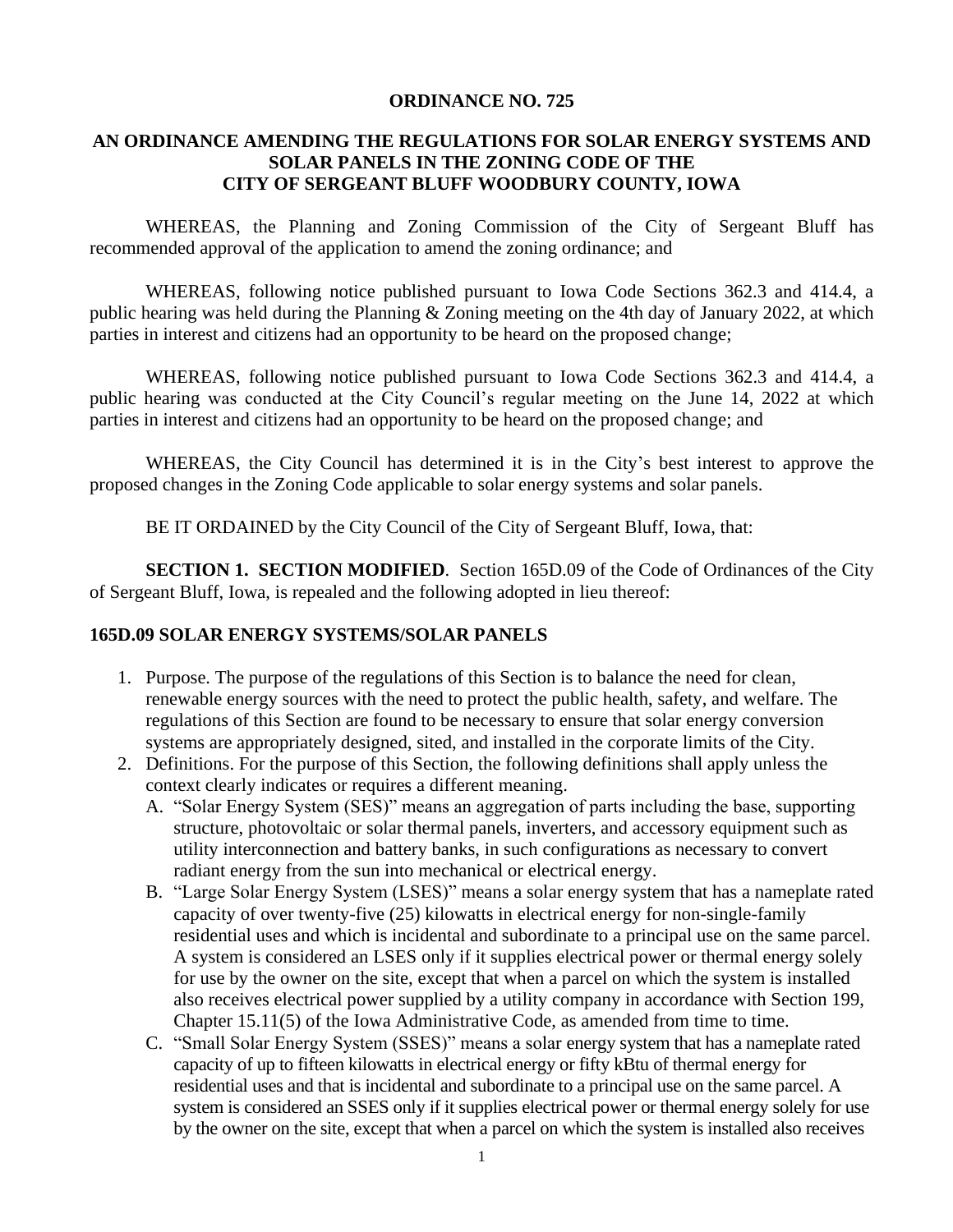electrical power supplied by a utility company, excess electrical power generated and not presently needed by the owner for on-site use may be used by the utility company in accordance with Section 199, Chapter 15.11(5) of the Iowa Administrative Code, as amended from time to time.

- D. "Solar Energy System, Building Integrated" means a solar photovoltaic system that is constructed as an integral part of a principal or accessory building and where the collector component maintains a uniform profile or surface with the building's vertical walls, window openings, and roofing. Such a system is used in lieu of an architectural or structural component of the building. A building integrated system may occur within vertical facades, replacing glazing or other facade material; into semitransparent skylight systems; into roofing systems, replacing traditional roofing materials; or other building or structure envelope systems. To be considered a building integrated solar energy system, the appearance of the collector components must be consistent with the surrounding materials.
- E. "Solar Energy System, Building Mounted" means a SES that is securely fastened to any portion of a building roof, whether attached directly to a principal or accessory building.
- F. "Total System Height for Building Mounted System" means the height above roof surface measured perpendicular to the roof specific to the installation on a sloped roof or the height above the roof surface specific to the installation on a flat roof.
- G. "Total System Height for Ground Mounted System" means the height above grade from the highest point, including the supporting structure, related equipment, and the collector panels. Adjustable angle systems shall be measured from the highest point where the system is at its maximum vertical extension.
- H. "Off Grid" means an electrical system that is not connected to a utility distribution grid.
- I. "Solar Access" means a property owner's right to have sunlight shine on his land.
- J. "Solar Energy" means radiant energy received from the sun at wavelengths suitable for heat transfer, photosynthetic use, or photovoltaic use.
- K. "Utility Scale Solar Energy System" means a solar energy system that supplies electrical power or thermal energy solely for use by off-site consumers.
- L. "Kilowatt (kW)" is equal to 1,000 watts.
- M. "Watt (W)" is the International System of Units' standard unit of power, the equivalent of one (1) joule per second.
- N. "(kBtu)" means kilo (thousand) British thermal units, a common unit of energy management.
- 3. Permitted SES. The following solar energy systems (SES) are permitted in all zoning districts with the corporate limits of the City, subject to the stated limitations:
	- A. A building integrated system is allowed in any zone.
	- B. A building mounted system attached to a roof of a principal or accessory building is allowed in any zone.
	- C. A ground mounted system as an accessory use or structure to a primary structure is allowed in any zone in compliance with the City's Zoning Code section 165A.22.
	- D. Large solar energy systems (LSES) are not allowed in residential zones.
	- E. Utility scale solar energy systems are not allowed unless approved and authorized by the City Council.
	- F. Off grid solar energy systems are not allowed.
- 4. Requirements for Construction or Installation.
	- A. Interconnection Agreement. In order to install and construct any SES, the owner or operator is required to complete the Interconnection Agreement and submit to the City of Sergeant Bluff.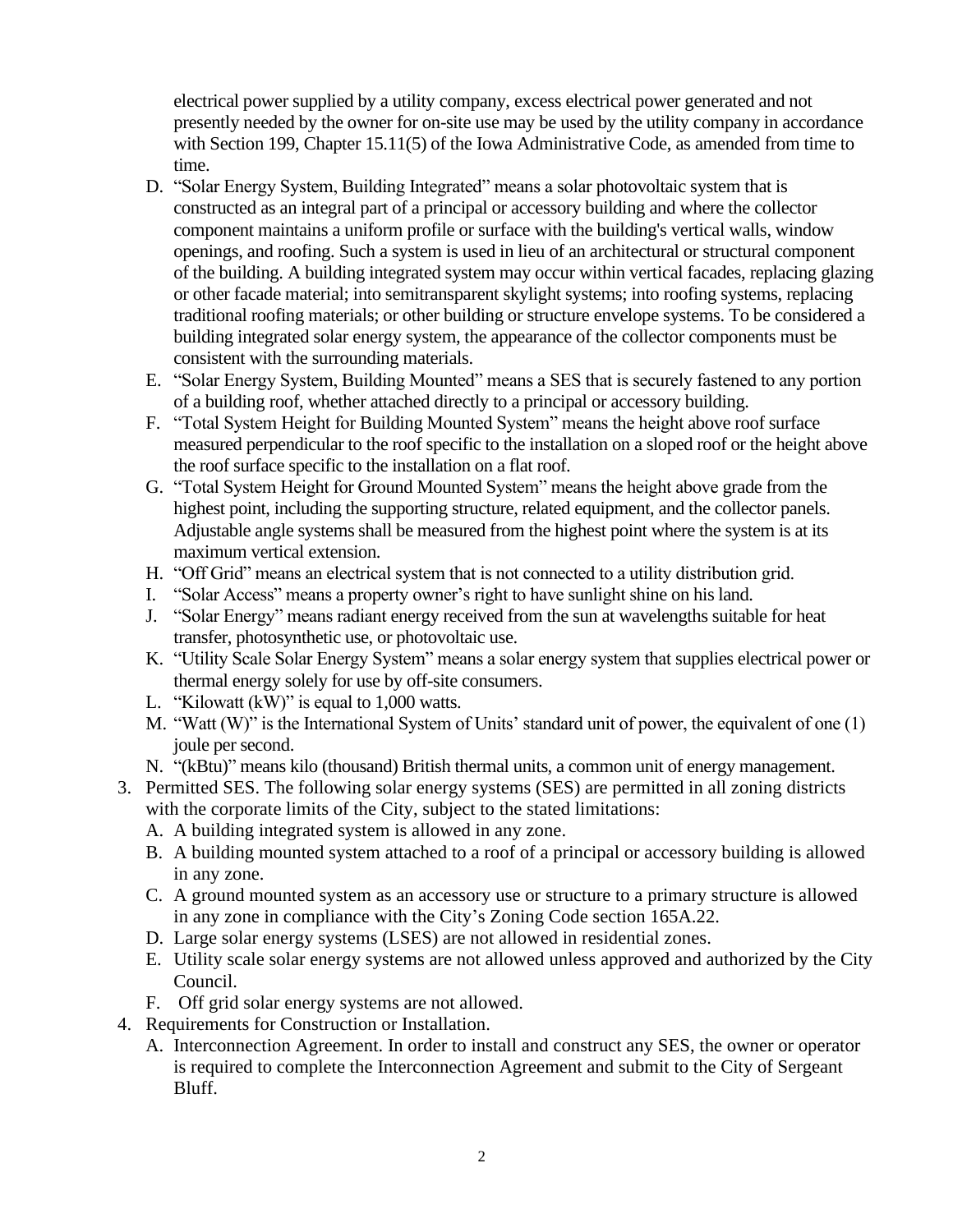- B. Building Permit Required. It shall be unlawful to construct, erect, install, alter, or locate any SES within the corporate limits of the City, unless approved with a building permit. The application for a building permit shall include:
	- 1) A site plan drawn to scale showing the following:
		- a) Existing structures on the lot;
		- b) Proposed system location;
		- c) Property lines;
		- d) Setbacks of existing and proposed structures;
		- e) Right-of-ways and easements; and
		- f) Utility diagram applicable to proposed system.
	- 2) Elevation views and dimensions.
	- 3) Manufacturer's photographs.
	- 4) Manufacturer's spec sheet including capacity.
	- 5) Standard drawings, specifications of system components, and dimensional representations of the system and all its parts, including the supporting frame and footings.
	- 6) A single line drawing in accordance with the Interconnection Agreement diagram in sufficient detail to allow for determination that the manner of installation conforms to the National Electric Code and the requirement of the utility provider.
	- 7) Systems to be mounted on existing buildings, an engineered analysis showing sufficient structural capacity of the receiving structure to support the SES per applicable code regulations, certified by an Iowa licensed professional engineer.
- C. Compliance with all Governmental Regulations. The owner/operator of the SES shall obtain any other permits required by other federal, state, and local agencies/departments prior to erecting the system.
- D. Installation and Inspections. Installation shall be subject to inspections by the City building inspector. Installation must be done according to manufacturer's recommendations. All work must be completed according to the applicable building, fire, and electrical codes. All electrical components must meet code recognized test standards.
- E. Color. The color of the support base of the SES shall be a neutral color. All surfaces shall be non-reflective to minimize glare that could affect adjacent or nearby properties. Measures to minimize nuisance glare may be required including modifying the surface material, placement, or orientation of the system, and if necessary, adding screening to block glare.
- F. Lighting. No lighting other than required safety lights or indicators shall be installed on the SES.
- G. Signage. No advertising or signage other than the manufacturer's identification logo and signage as required by applicable building codes and electrical codes.
- H. Maintenance. The SES shall be well maintained in an operational condition that poses no potential safety hazard. Should the SES fall into disrepair and be in such a dilapidated condition that it poses a safety hazard or would be considered generally offensive to the senses of the general public, the SES may be deemed a public nuisance and will be subject to abatement as such.
- I. Displacement of parking prohibited. The location of the SES shall not result in the net loss of minimum required parking.
- J. Utility Notification. No SES that generates electricity shall be installed until evidence has been given that the utility company has been informed of and is in agreement with the customer's intent to install an interconnected customer owned generator.
- K. Interconnection. The SES, if interconnected to a utility system, shall meet the requirements for interconnection and operation as set forth by the utility and the Iowa Utilities Board.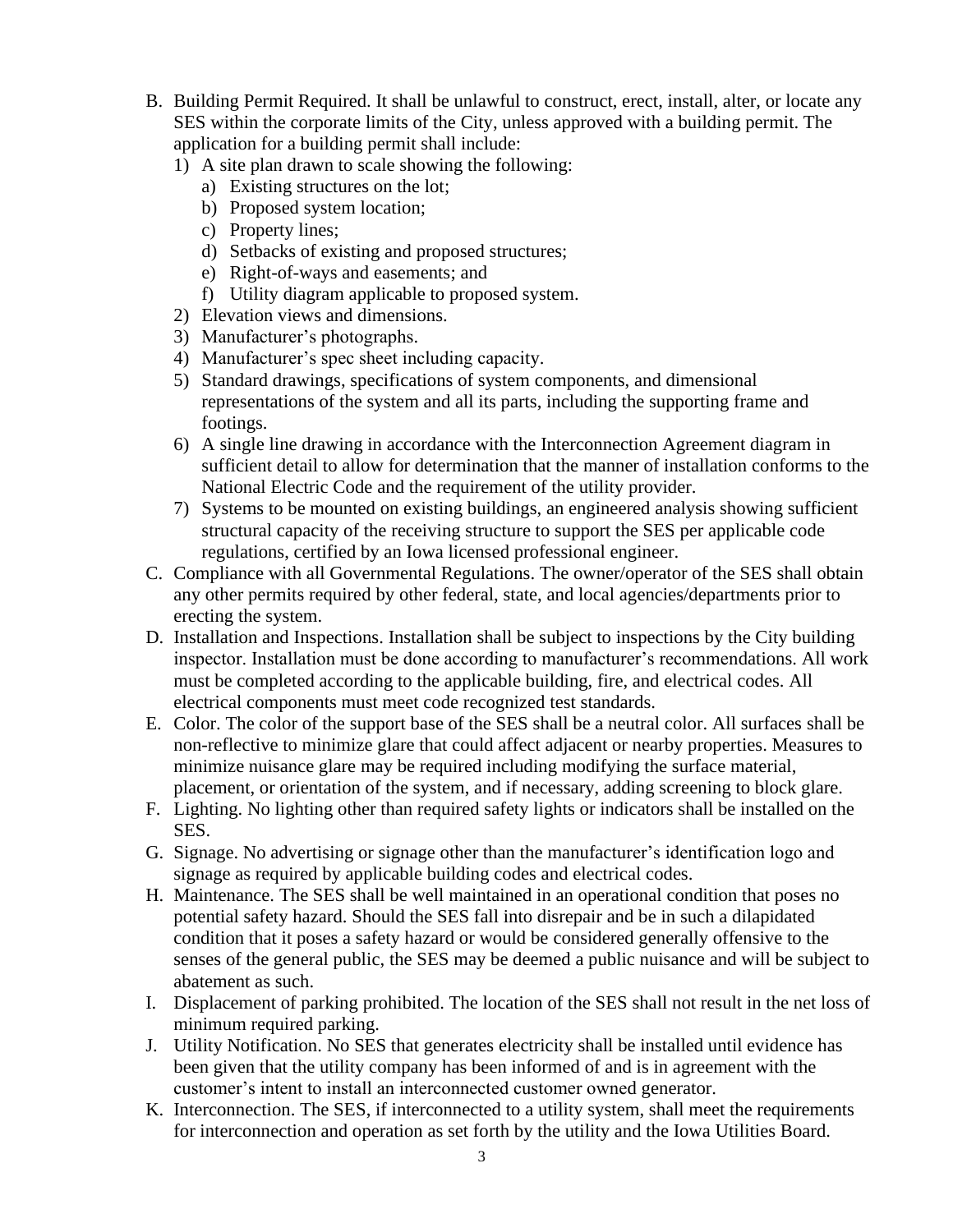- L. Restriction on Use of Energy Generated. An SES shall be used exclusively to supply electrical power or thermal energy for on-site consumption, except that excess electrical power generated by the SES and not presently needed for onsite use may be used by the utility company in accordance with section 199, chapter 15.11(5) of the Iowa Administrative Code.
- M. Shutoff. A clearly marked and easily accessible shutoff for any SES that generates electricity will be required as determined by the Building Inspector.
- N. Electromagnetic Interference. The SES shall be designed and constructed so as not to cause radio or television interference. If it is determined that the SES is causing electromagnetic interference, the operator shall take the necessary corrective action to eliminate this interference including relocating or removal of the facilities, subject to the approval of the appropriate city authority. A permit granting an SES may be revoked if electromagnetic interference from the SES becomes evident.
- O. Solar Access Easements. The enactment of this Section does not constitute the granting of an easement by the City. The owner/operator may need to acquire covenants, easements, or similar documentation to assure sufficient solar exposure to operate the SES unless adequate accessibility to the sun is provided on site. Such covenants, easements, or similar documentation are the sole responsibility of the owner/operator to obtain and maintain. Should the owner/operator pursue a solar access easement, the extent of the solar access should be defined, and the easement document executed in compliance with the regulation contained in Iowa Code chapter 564A (access to solar energy).
- P. Removal. If the SES remains nonfunctional or inoperative for a continuous period of 180 days, the system shall be deemed to be abandoned. The owner/operator shall remove the abandoned system at their expense. Removal of the system includes the entire structure; collector panels and related equipment form the property excluding foundations. Should the owner/operator fail to remove the system, the SES will be considered a public nuisance and will be subject to abatement as such.
- Q. Nonconforming Systems. An SES that has been installed on or before the effective date of this Section and is in active use and does not comply with any or all of the provisions of this Section shall be considered a legal nonconforming structure under the provisions of the Zoning Code sections 165A.26 through 165A.28.
- R. Unsafe Condition. Nothing in this Section shall be deemed to prevent the strengthening or restoring to a safe condition of any SES or associated building or structure, or any part thereof, declared to be unsafe by the appropriate authority.
- S. Bulk Regulations.
	- 1) Location.
		- a) No more than one SES may be placed on any zoned lot unless otherwise specifically approved by the Zoning Administrator.
		- b) No SES shall be constructed within twenty (20) feet laterally from an overhead electrical power line, excluding secondary electrical service lines or service drops.
		- c) Ground Mounted SES.
			- i. No part of the SES shall be located within or over drainage, utility, or other established easements, or on or over property lines.
			- ii. The SES shall be located in accordance with the regulations for accessory use in the Zoning Code section 165A.22 and meet the accessory setbacks as required for the zoned district in which the SES is being placed.
			- iii. The SES shall not be located with the front yard setback, side yard setback, or street side setback for the zoned area it is being installed.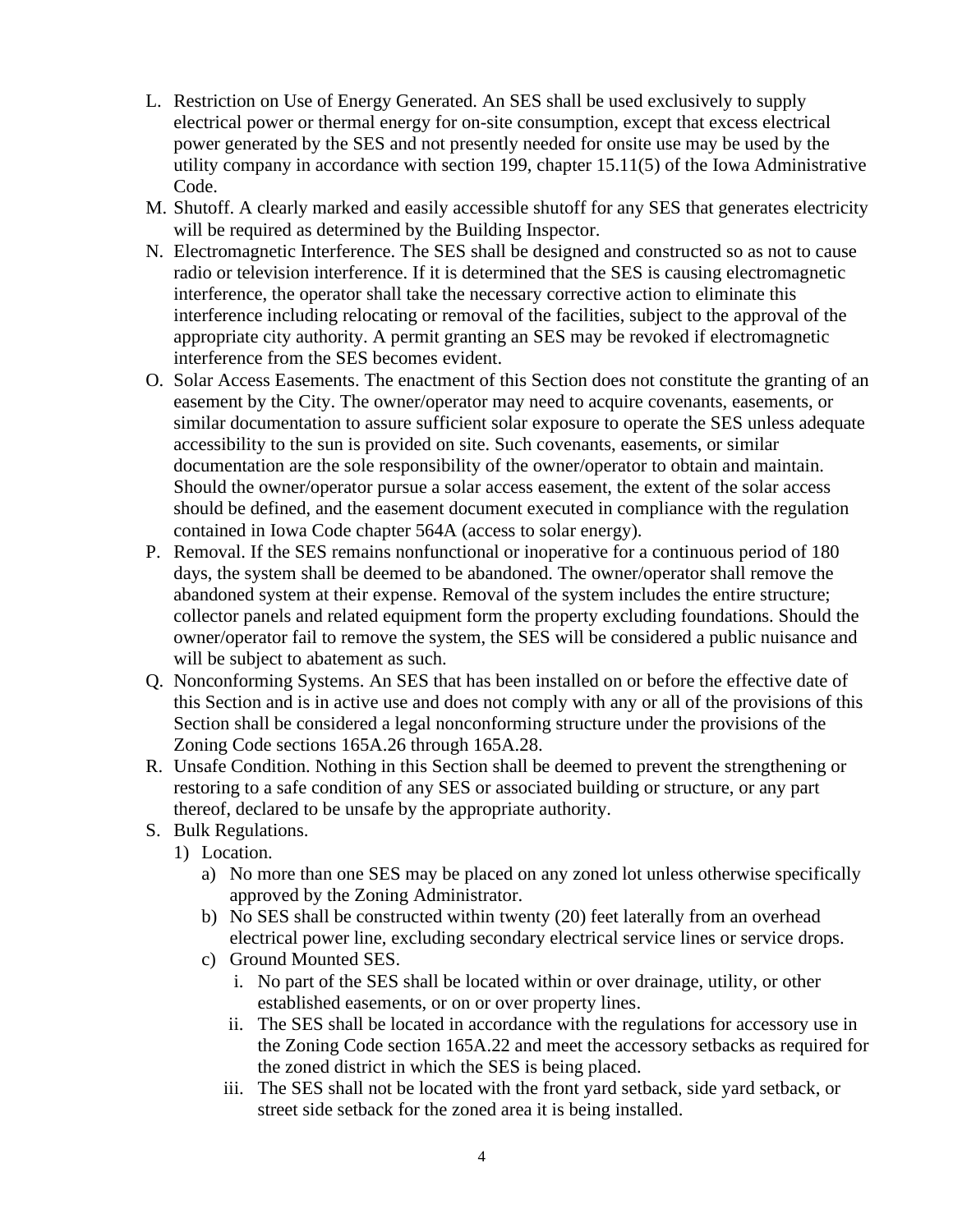- iv. No portion of the SES shall be located closer than five (5) feet from the principal building or to any other building or structure on the lot or location. In addition, the SES shall not occupy more than 30% of the rear yard.
- v. The setback from underground electrical distribution lines shall be a minimum of five (5) feet.
- vi. No SES shall be located which may obstruct vision between a height of thirty (30) inches and ten (10) feet on any corner lot with a vision triangle of twenty-five (25) feet formed by intersecting street right-of-way lines.
- d) Building Mounted SES.
	- i. The SES shall be set back not less than one (1) foot from the exterior perimeter of the roof for every one (1) foot the system extends above the parapet wall or roof surface.
	- ii. Should the SES be mounted on an existing structure that does not conform to current setback requirements, the SES shall be installed to meet the current setback requirements applicable to the structure.
	- iii. The SES shall be designed to minimize its visual presence to surrounding properties and public thoroughfares. Panel arrangement shall take into account the proportion of the roof surface, and panels shall be placed in a consistent manner without gaps unless necessary to accommodate vents, skylights, or equipment.
	- iv. Access pathways for the SES shall be provided in accordance with all applicable building, fire and safety codes.
	- v. The SES shall be located in such a manner that fall protection railings are not required or are not visible from the public thoroughfare.
- e) Building Integrated SES.
	- i. No setback required.
	- ii. Access pathways for the SES shall be provided in accordance with all applicable building, fire, and safety codes.
	- iii. The SES shall be located in such a manner that fall protection railings are not required or are not visible from the public thoroughfare.
- 2) Height.
	- a) Ground Mounted SES. The maximum height of the SES shall not exceed fifteen (15) feet in height as measured from the highest peak or angle to the average grade.
	- b) Building Mounted SES.
		- i. The collector panel surface and mounting system shall not extend higher than eighteen (18) inches above the roof surface of a sloped roof.
		- ii. The collector panel surface and mounting system shall not extend higher than seven (7) feet above the roof surface of a flat roof.
	- c) Building Integrated SES. The collector panel shall maintain a uniform profile of surface with the building's vertical walls, window openings, and roofing.
- 3) Size.
	- a) Unless otherwise defined in this subsection, the size of the SES is calculated by measuring the total surface area of the collector panels for the system.
	- b) For a Building Mounted SES, the system size will be determined by the available roof area subject to the installation, minus the required setbacks or access pathways.
	- c) For a Building Integrated SES, the system size will be determined by the available building surface area subject to the installation, minus the required access pathways.